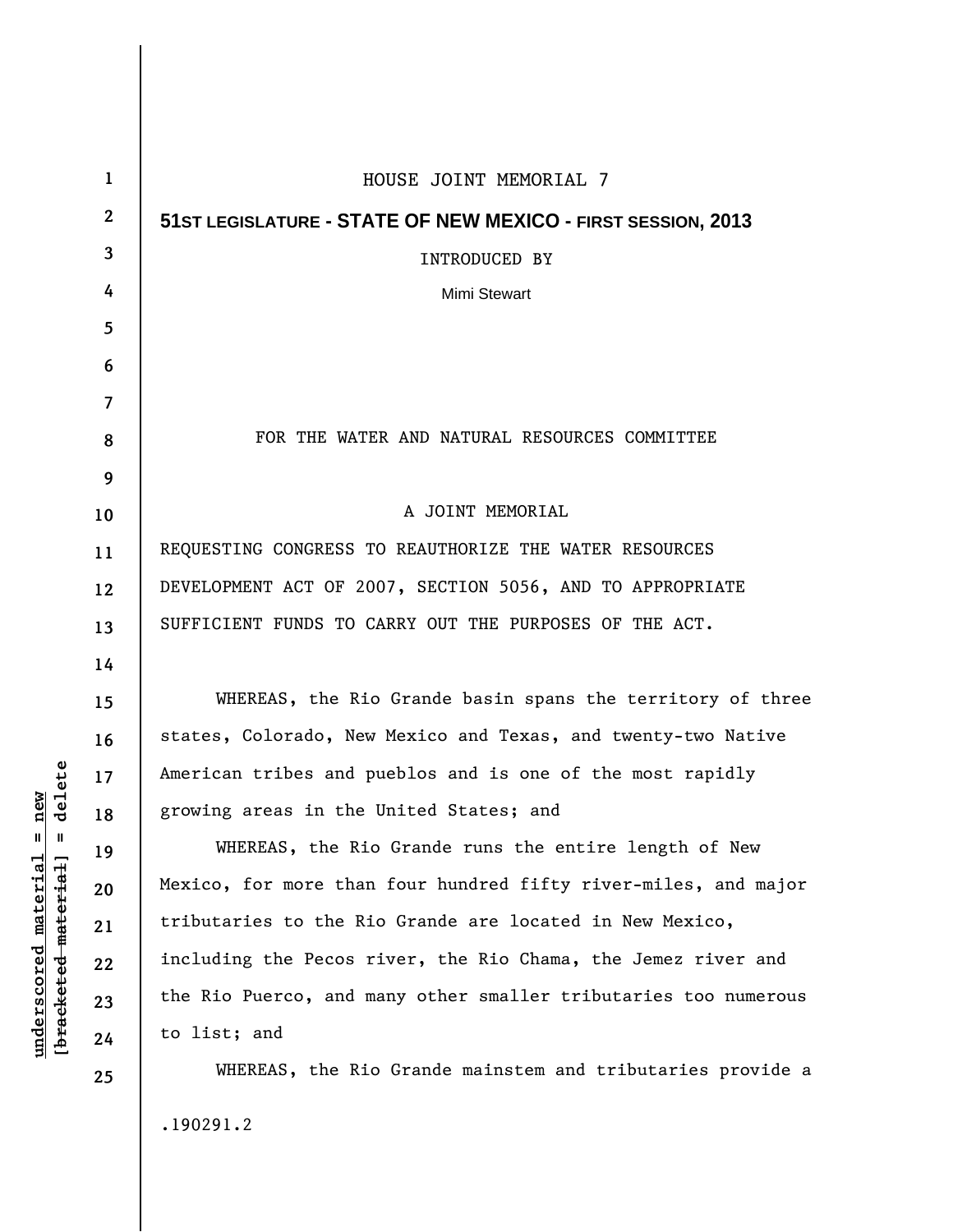renewable water supply for irrigation and drinking water and support nationally significant ecosystems for fish and wildlife and renowned tourism destinations; and

WHEREAS, the water quality of the Rio Grande and the Pecos river and other tributaries is impaired, in part, by high concentrations of dissolved salts and elevated levels of bacteria that can limit available water supply for municipal and agricultural use; and

**9 10 11 12**  WHEREAS, the recent catastrophic fires in the upper Rio Grande basin watersheds have further degraded water quality in the basin's streams and rivers and the ecological health of the river ecosystem; and

WHEREAS, the Rio Grande and Pecos watersheds in New Mexico have the highest total number of New Mexico species of greatest conservation need across all taxa and are predicted to contain some of the greatest diversity of aquatic species of greatest conservation need; and

WHEREAS, water quality, supply, conveyance and delivery; ecosystem degradation; and flooding are major issues in the Rio Grande basin in New Mexico, and state and local funding to address these issues is inadequate; and

WHEREAS, while the United States army corps of engineers has nationwide watershed assessment and construction authorities to study problems, recommend solutions and construct projects to restore the health of rivers, all Rio

 $- 2 -$ 

.190291.2

 $\frac{1}{2}$  intereted material = delete **[bracketed material] = delete**  $underscored material = new$ **underscored material = new**

**1** 

**2** 

**3** 

**4** 

**5** 

**6** 

**7** 

**8** 

**13** 

**14** 

**15** 

**16** 

**17** 

**18** 

**19** 

**20** 

**21** 

**22** 

**23** 

**24** 

**25**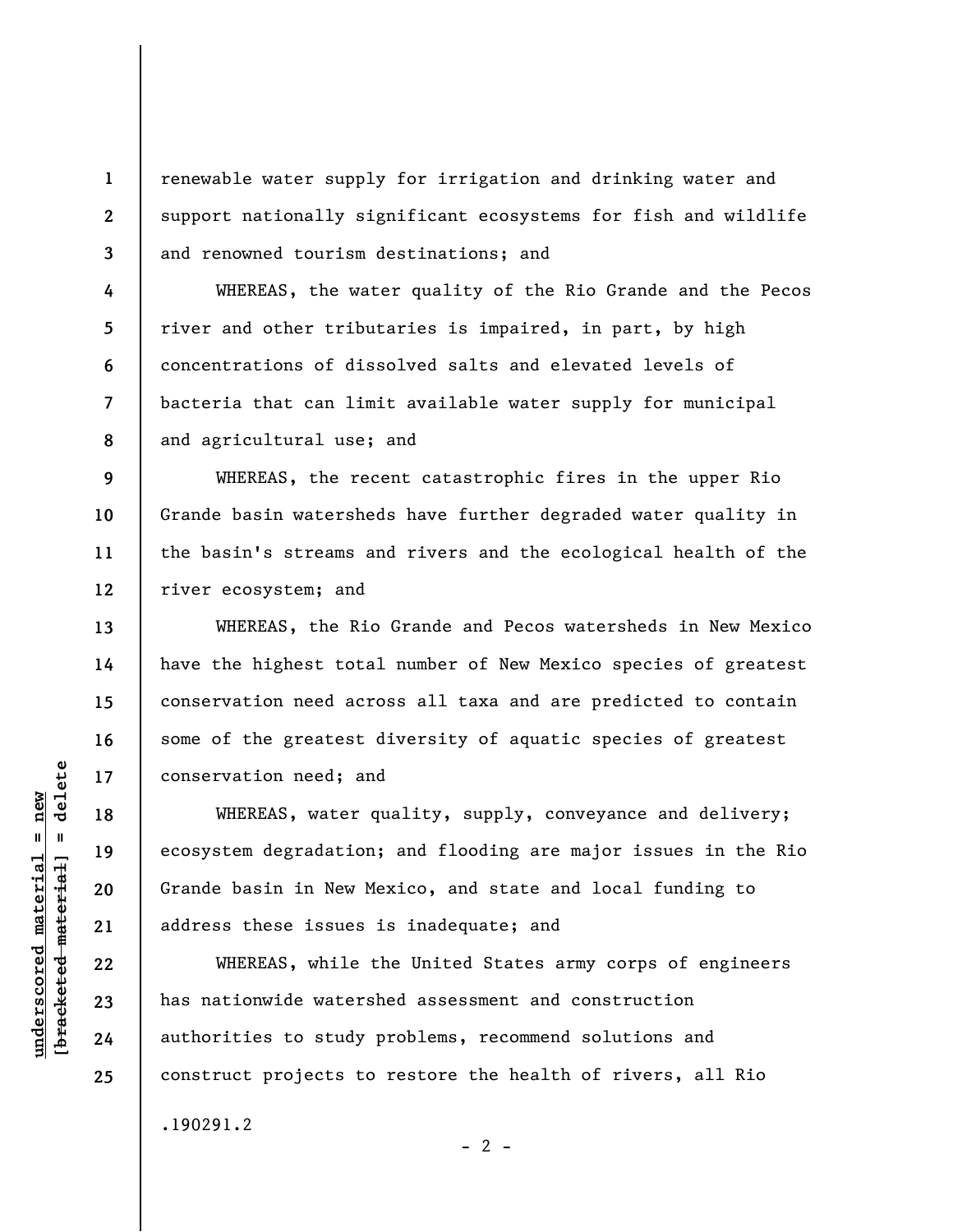**1 2**  Grande basin projects must compete nationally for these limited federal funds; and

**3 4 5 6 7 8 9 10 11 12 13**  WHEREAS, the United States congress and president of the United States established a Rio Grande basin-specific funding authority in the Water Resource Development Act of 2007 under Section 5056, called the Rio Grande environmental management program, which authorized federal funding of up to fifteen million dollars (\$15,000,000) annually for the Rio Grande mainstem and tributaries and directed the secretary of the army to rehabilitate and enhance fish and wildlife habitat in partnership with local sponsors and to implement long-term monitoring, data collection and analysis, applied research and adaptive management; and

WHEREAS, the Rio Grande environmental management program authority expired in September 2011 before any funds could be appropriated to carry out the program, and congress is considering draft language for the next water resource development act;

NOW, THEREFORE, BE IT RESOLVED BY THE LEGISLATURE OF THE STATE OF NEW MEXICO that congress be requested to reauthorize Section 5056 of the Water Resource Development Act of 2007 and to appropriate sufficient funds to carry out work related to that legislation; and

BE IT FURTHER RESOLVED that copies of this memorial be transmitted to the president of the United States, the speaker .190291.2  $-3 -$ 

 $\frac{1}{2}$  intereted material = delete **[bracketed material] = delete**  $underscored material = new$ **underscored material = new**

**14** 

**15** 

**16** 

**17** 

**18** 

**19** 

**20** 

**21** 

**22** 

**23** 

**24** 

**25**